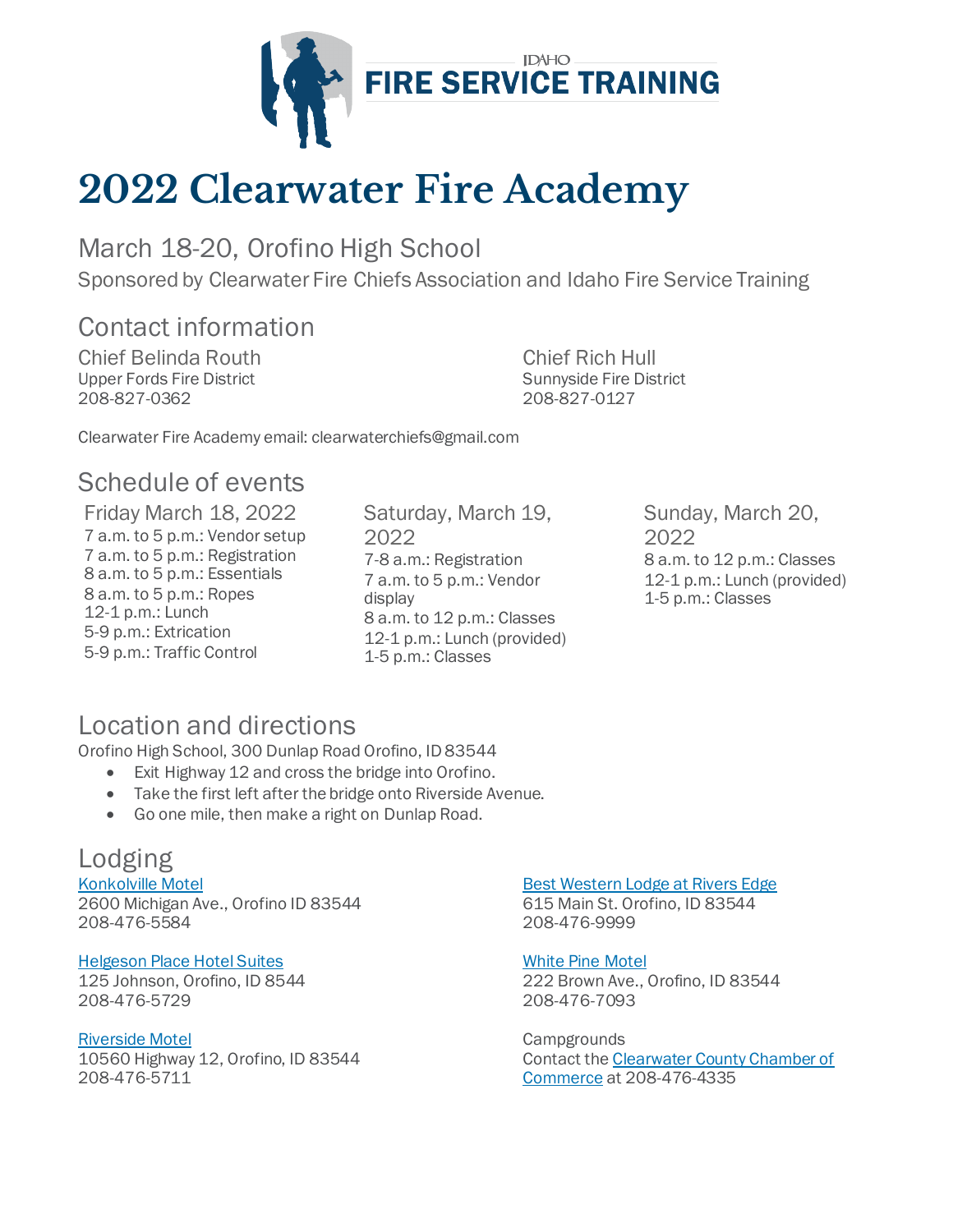| <b>Course Title</b>                                                                                              | <b>Description</b>                                                                                                                                                                                                                                                                                                                                                                                                                                                                                                                                                                                                                                                                                                                                                                                                                                                                    | <b>Prerequisites/Required</b><br>Equipment                                                        |  |
|------------------------------------------------------------------------------------------------------------------|---------------------------------------------------------------------------------------------------------------------------------------------------------------------------------------------------------------------------------------------------------------------------------------------------------------------------------------------------------------------------------------------------------------------------------------------------------------------------------------------------------------------------------------------------------------------------------------------------------------------------------------------------------------------------------------------------------------------------------------------------------------------------------------------------------------------------------------------------------------------------------------|---------------------------------------------------------------------------------------------------|--|
| <b>Fire Apparatus and Pump</b><br>Maintenance<br>16 hours<br><b>Saturday &amp; Sunday</b>                        | Covers pump theory, pump component<br>familiarization and operational checks,<br>basic pump maintenance and fire<br>scene pumping procedures                                                                                                                                                                                                                                                                                                                                                                                                                                                                                                                                                                                                                                                                                                                                          | Workers compensation<br>$\bullet$<br>insurance<br>Fire chief's<br>$\bullet$<br>approval/signature |  |
| <b>S131</b><br><b>Wildland Training for Structural</b><br>Firefighters<br>16 hours<br><b>Saturday and Sunday</b> | Designed to meet the training needs of<br>the Firefighter Type 1 (FFT1) and/or<br>Incident Commander Type 5 (ICT5).<br>Topics include operational leadership,<br>communications, LCES, and tactical<br>decision-making.<br>Identify position responsibilities and<br>$\bullet$<br>demonstrate the ability to apply<br>principles of Operational<br>Leadership found in the Incident<br>Response Pocket Guide (IRPG),<br>PMS 461.<br>Describe how to incorporate and<br>$\bullet$<br>maintain open lines of<br>communication with appropriate<br>personnel.<br>Identify Look Up, Down and Around<br>$\bullet$<br>indicators, and demonstrate the<br>ability to apply the components of<br>Lookouts, Communications, Escape<br>Routes, and Safety Zones (LCES) as<br>described in the IRPG.<br>Demonstrate the ability to apply<br>$\bullet$<br>tactical decision-making<br>procedures. | Fire chief's<br>$\bullet$<br>approval/signature                                                   |  |
| <b>Rope Rescue Awareness</b><br>20 hours<br><b>Friday, Saturday and Sunday</b>                                   | This class is designed to give the<br>student an awareness and basic skills<br>for rope rescue at the low angle. This<br>class covers identification of equipment<br>and hardware, rope construction, knot<br>tying, and low angle evacuation.                                                                                                                                                                                                                                                                                                                                                                                                                                                                                                                                                                                                                                        | Workers compensation<br>$\bullet$<br>insurance<br>Fire chief's<br>$\bullet$<br>approval/signature |  |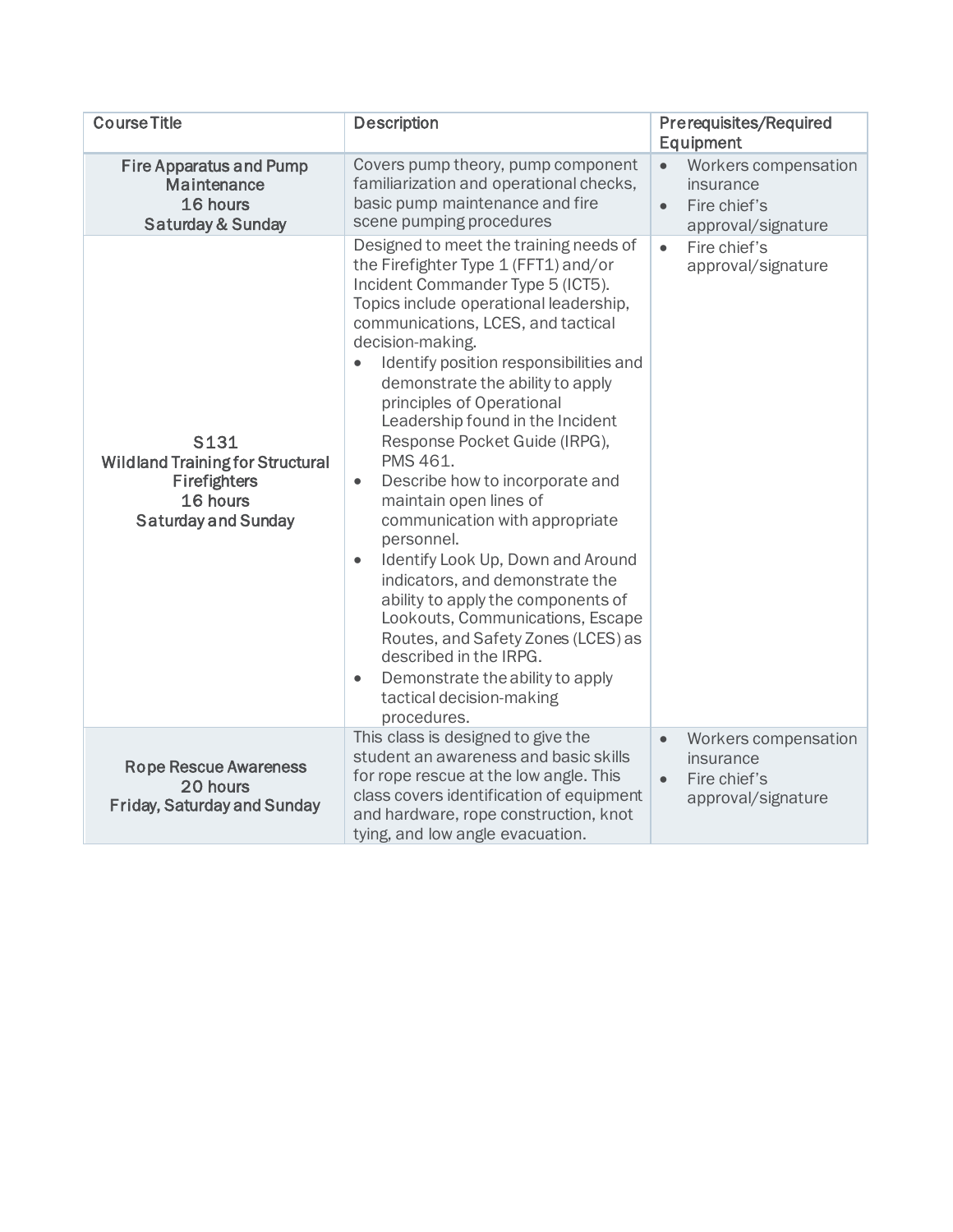| <b>Firefighter Essentials</b><br>16 hours<br>2 class options this year:<br>Friday and Saturday (Class 1)<br>0 <sub>R</sub><br><b>Saturday and Sunday (Class 2)</b> | <b>SCBA</b> presents the components,<br>functions and safety features of SCBA<br>and PPE. Limitations of the equipment<br>are also presented. Proper methods of<br>using and caring for equipment are<br>presented. Environments that require<br>SCBA use are reviewed and procedures<br>for donning, doffing, inspecting,<br>maintaining SCBAs and changing SCBA<br>cylinders are presented.<br>Class will include an exercise utilizing<br>the Clearwater Fire Academy<br>Confidence Trailer. The Trailer can be<br>configured in a variety of ways to<br>simulate actual firefighting conditions.<br>Fire Behavior and Control: Emphasis on<br>fire behavior and the phases a fire<br>passes through as it grows, includes<br>tactics to attack and extinguish fires.<br>Hose Streams: Cover the application of<br>water or foam streams and using<br>different stream patterns in firefighting<br>and properties of water and foam.<br>Mayday: Identifies when and how and<br>who should call a Mayday. | Workers compensation<br>$\bullet$<br>insurance<br>Fire chief's<br>$\bullet$<br>approval/signature<br>Each person in class<br>$\bullet$<br>will bring PPE and the<br>SCBA unit that they will<br>normally be using<br>during an emergency<br>and a spare bottle.                                                    |
|--------------------------------------------------------------------------------------------------------------------------------------------------------------------|-------------------------------------------------------------------------------------------------------------------------------------------------------------------------------------------------------------------------------------------------------------------------------------------------------------------------------------------------------------------------------------------------------------------------------------------------------------------------------------------------------------------------------------------------------------------------------------------------------------------------------------------------------------------------------------------------------------------------------------------------------------------------------------------------------------------------------------------------------------------------------------------------------------------------------------------------------------------------------------------------------------|--------------------------------------------------------------------------------------------------------------------------------------------------------------------------------------------------------------------------------------------------------------------------------------------------------------------|
| <b>Short Handed Fire Tactics</b><br>16 hours<br><b>Saturday and Sunday</b>                                                                                         | The focus in this class will be initial<br>company operations with low to<br>moderate staffing and is almost all<br>hands-on. We know that staffing plays a<br>role in the tactics we deploy. This class<br>takes an in depth look at search<br>techniques and how to strategically<br>search with short staffing. The class will<br>focus on the most utilized fire ground<br>operations endured with low staffing<br>levels. We will tie it all together with a<br>self-survival module, most importantly<br>how to recognize and prevent<br>injury/death on the fire ground Hands-<br>on training; students should be in good<br>physical condition.                                                                                                                                                                                                                                                                                                                                                     | This class is offered to<br>$\bullet$<br>Officers and Interior<br>Firefighters.<br>Successful completion<br>$\bullet$<br>of Firefighter Essentials<br>PPE, including SCBA<br>$\bullet$<br>and one extra tank.<br>Workers compensation<br>$\bullet$<br>insurance<br>Fire chief's<br>$\bullet$<br>approval/signature |
| <b>Art of Reading Smoke</b><br>8 hours<br><b>Saturday OR</b><br><b>Sunday</b>                                                                                      | Often, smoke issuing from a building is<br>the only clue available to predict fire<br>behavior and the likelihood of a<br>flashover or rapid-fire spread. First-<br>arriving officers, Incident Commanders,<br>and Safety Officers MUST know how to<br>rapidly read smoke - this class explains<br>the reading-smoke process                                                                                                                                                                                                                                                                                                                                                                                                                                                                                                                                                                                                                                                                                | Fire chief's<br>approval/signature                                                                                                                                                                                                                                                                                 |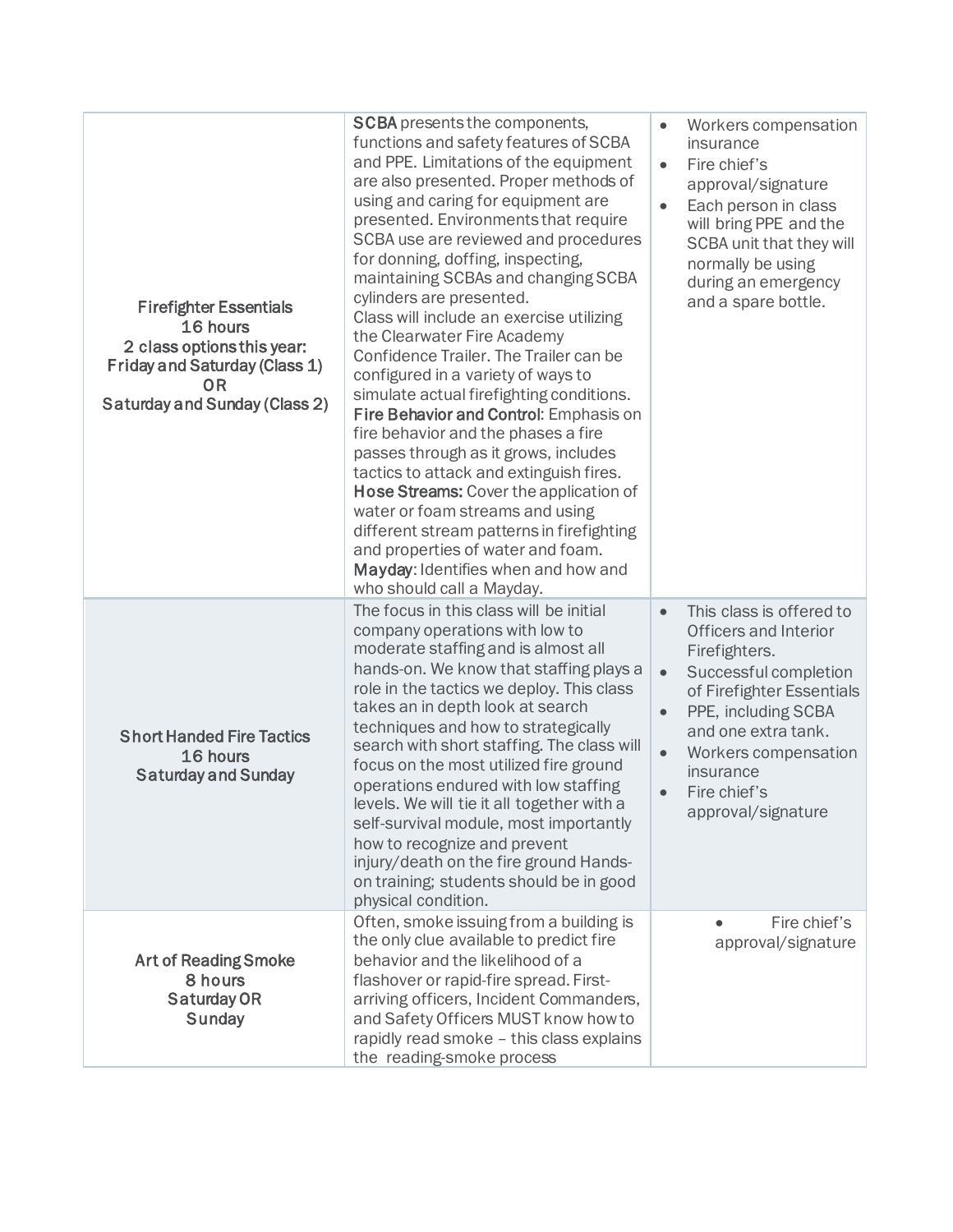| <b>Extrication</b><br>20 hours<br>Friday, Saturday, and<br>Sunday                      | Hands-on field presentation and<br>practice of vehicle stabilization,<br>extrication techniques using a wide<br>range of basic tools through power<br>hydraulic extrication tools.                                                                                                                         | <b>PPE</b><br>Workers compensation<br>insurance<br>Fire chief's<br>approval/signature |
|----------------------------------------------------------------------------------------|------------------------------------------------------------------------------------------------------------------------------------------------------------------------------------------------------------------------------------------------------------------------------------------------------------|---------------------------------------------------------------------------------------|
| <b>Engineering and Rural Water</b><br>Supply<br>16 hours<br><b>Saturday and Sunday</b> | Managing water supply for rural areas<br>and how to utilize the resources that<br>you have.                                                                                                                                                                                                                | Fire chief's<br>approval/signature                                                    |
| <b>Structure Arson</b><br>16 hours<br><b>Saturday and Sunday</b>                       | The primary purpose of this course is to<br>provide a consistent knowledge and<br>skill base for the Structure Fire Origin<br>and Cause Determination along with<br>collection and preservation of Evidence.<br>The concepts taught in this course will<br>help you in performing at acceptable<br>levels. | Fire chief's<br>approval/signature                                                    |
| <b>Traffic Control</b><br>4 hours<br>Friday                                            | This course will cover how to safely<br>block out areas for firefighting that are<br>by busy roadways.                                                                                                                                                                                                     | Fire chief's<br>approval/signature                                                    |